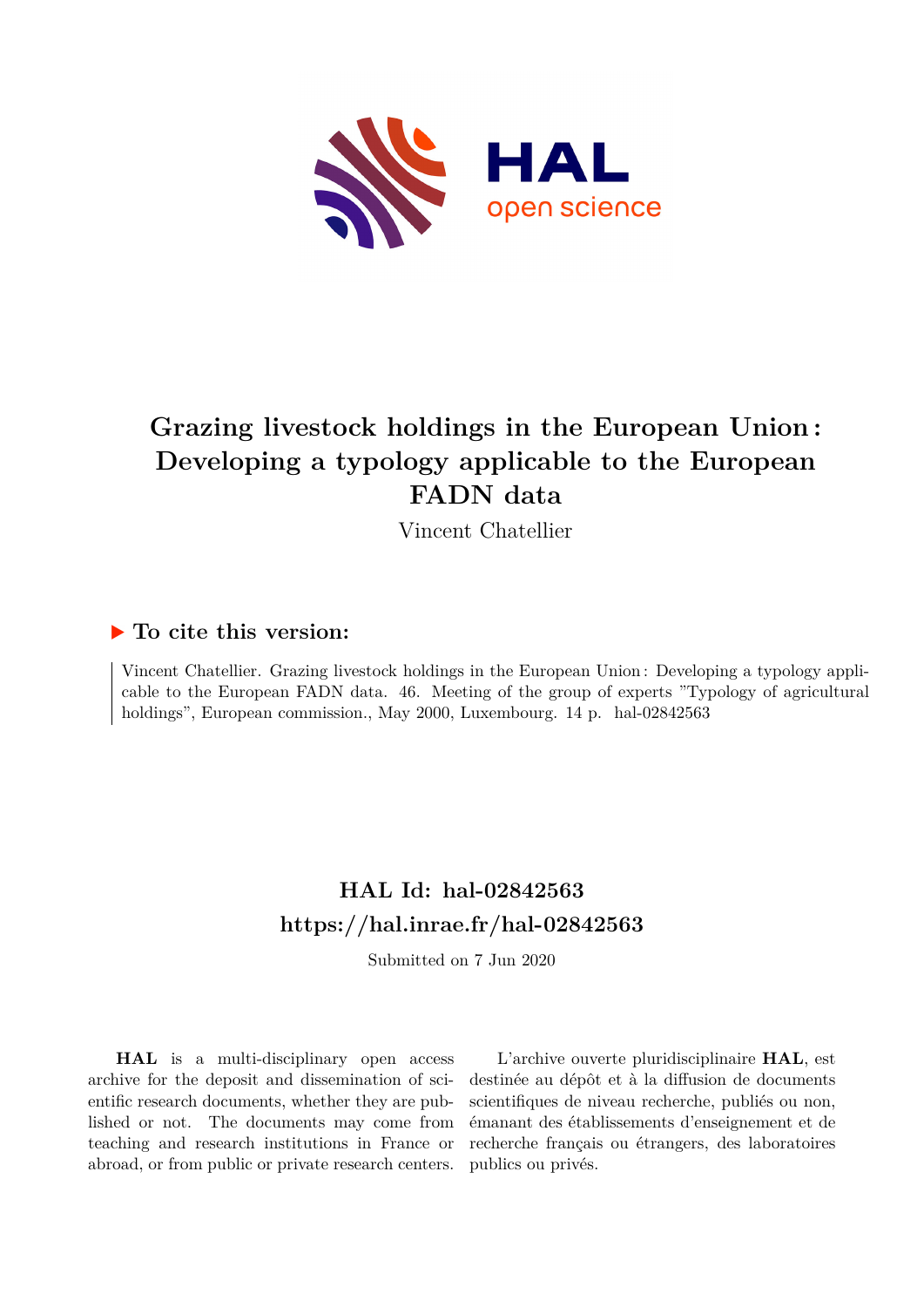#### EUROPEAN COMMISSION Luxembourg, February 2000

Directorate F: Agricultural, environmental and energy statistics Unit F-1: Economic and structural statistics for agriculture (including forestry)

# 46<sup>th</sup> MEETING OF THE GROUP OF EXPERTS "TYPOLOGY OF AGRICULTURAL HOLDINGS"

22 and 23 May 2000, in Luxembourg

# Grazing livestock holdings in the European Union

Developing a typology applicable to the European FADN data

Vincent CHATELLIER

- INRA LERECO, Nantes -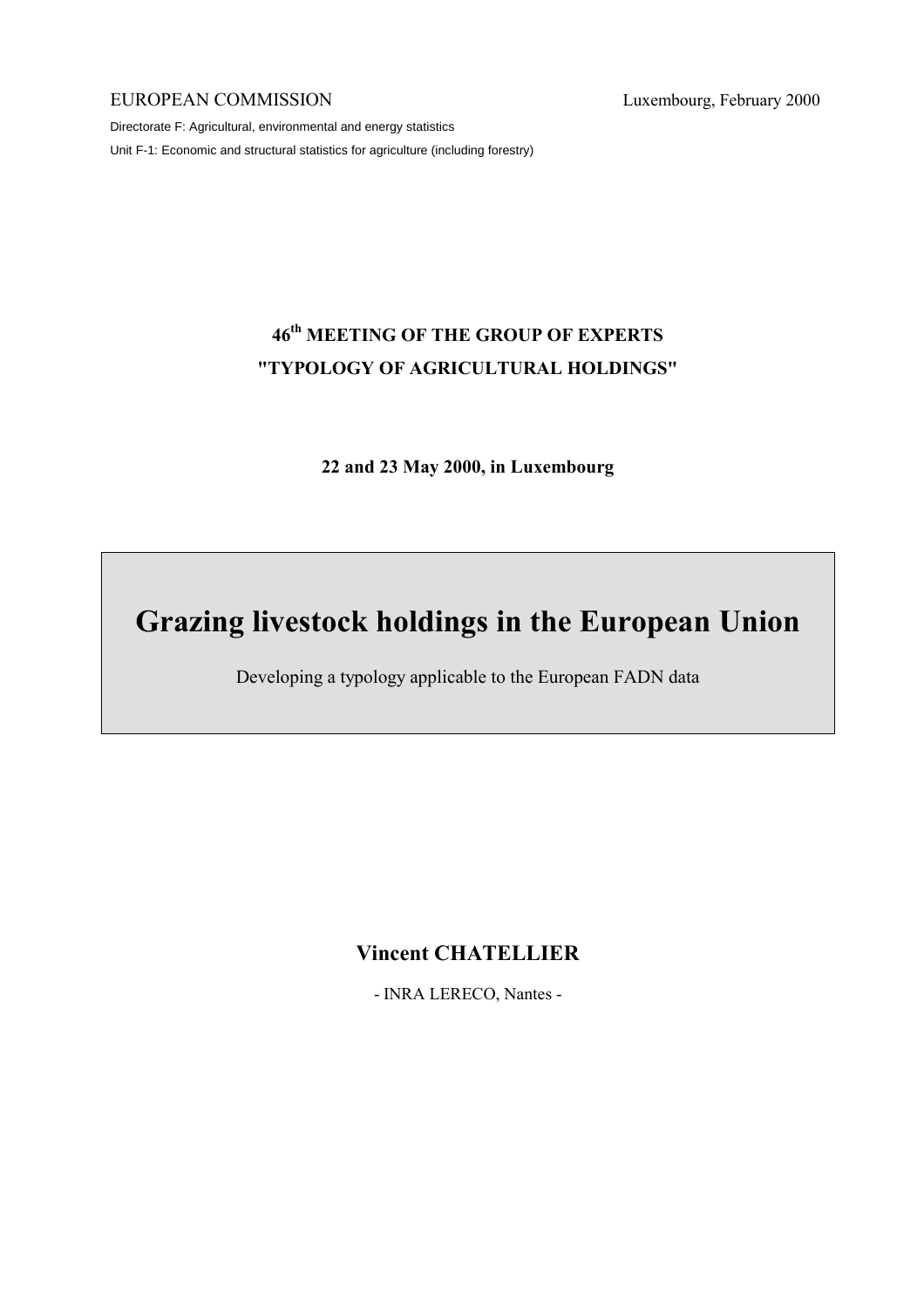#### Introduction

The European Union has a wide variety of produce which originates from livestock breeding (milk, dairy products, beef/veal, mutton/lamb and goatmeat) as well as a great diversity of technical production systems. This diversity, which is not a new phenomenon, is a result of the progressive adjustment of agricultural production methods to different environmental conditions (agronomic potential, climate, altitude) and the preservation of local know-how. It is reflected in numerous categories of animals (dairy cows, suckler cows, beef heifers, bullocks, young cattle, grass-fed calves, milk-fed calves, crated calves, milk ewes, female goats, etc.), breeds, production methods and feed types. Conducting an analysis of the European grazing livestock sector is a complicated process due to the following factors, among others: the close relationship between milk and meat production; the joint development, in some holdings, of several types of production (beef, sheep and/or goats); the discrepancies between holdings in terms of their economic size, the intensity of the farming methods used and the degree of specialisation. The introduction of the Common Agricultural Policy (CAP) prompted increased specialisation among agricultural holdings almost everywhere in Europe; however, the introduction of milk quotas in 1984 and the MacSharry reform of the CAP in 1992 have tended to encourage the diversification of production in recent years. Complementary fattening enterprises have therefore developed within dairy holdings in order to make use of the available surface areas and labour force.

The diverse range of European agricultural holdings may be analysed with the help of statistical tools such as the Farm Structure Survey or the Farm Accountancy Data Network (FADN). The traditional method of dividing holdings into different typological categories is the type of farming (TF) typology, which combines the dominant lines of production determined by ratios of standard gross margin (SGM). This classification, which typically identifies 17 groups of holdings, is combined, where appropriate, with several economic size classes. Applied to the FADN data, this classification is a particularly appropriate instrument for monitoring annual farm income trends in the different Member States or administrative regions within the European Union. It is sometimes not sufficiently precise for analysing the diverse range of technical systems used in the breeding of grazing livestock and thus for accurately measuring the various effects of changes in agricultural policy.

At the request of the European Commission's Directorate-General for Agriculture (DGVI)<sup>1</sup>, which will evaluate the potential economic impact of future reforms of the main market organisations (cereals, beef/veal and milk), a classification method which complements the TF typology has been developed for agricultural holdings with more than one Grazing Livestock Unit (GSU). Entitled Grazing Livestock System (GLS), this typology has been created as a result of successive iterations so that it can be applied to the FADN data of the 15 Member States. The GLS typology system divides grazing livestock holdings into several typological categories according to the composition of the breeding stock, the categories of animals present and the mix of production activities on the holding.

 $\overline{a}$ 

<sup>1</sup> The authors alone accept responsibility for the results of this study.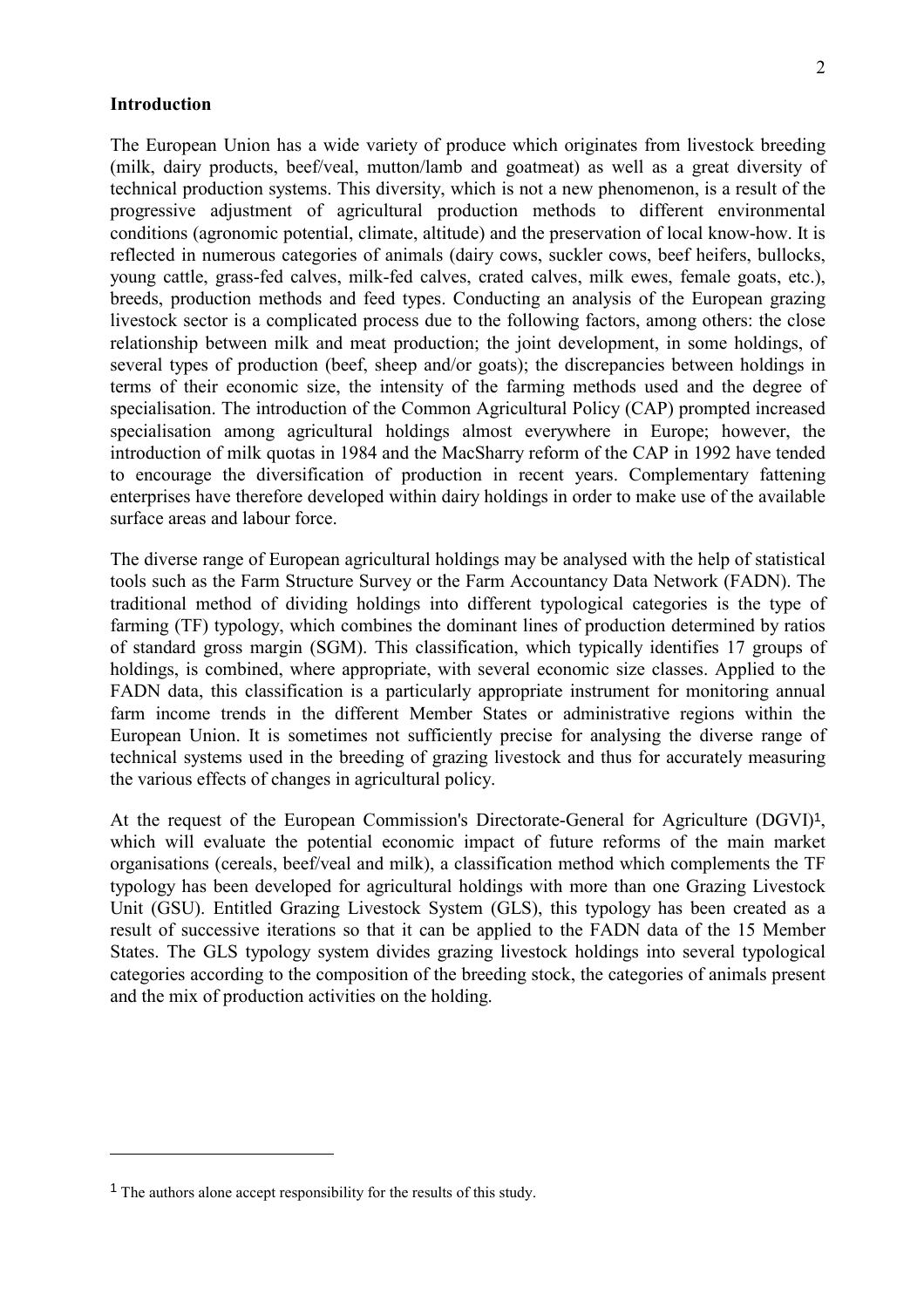The FADN is a survey of agricultural holdings which has been conducted annually for over 30 years in all the Member States of the European Union. This statistical tool, which is based on a Community regulation, is designed to make it possible to monitor the income and conduct a business analysis of agricultural holdings. The technique used for constructing the FADN, its homogeneity as regards the definition of the various indicators and the amount of data it contains make it a suitable instrument for comparing production systems between Member States and between administrative regions. The FADN is the only database of microeconomic data harmonised at European level which simultaneously provides detailed information on the structure (surface area, livestock numbers), economic results (output, intermediate consumption, subsidies, incomes) and financial situation of agricultural holdings.

In 1995 - the most recent year available at the time of this survey - the European FADN contained a sample of 57 360 agricultural holdings. Each holding in the sample was given a weighting coefficient which corresponded, in short, to an overall population of 3.57 million agricultural holdings. This weighting factor, which varies from one holding to another, is determined by cross-referencing with the Farm Structure Survey on the basis of a classification with three entries: the administrative region, the TF and the economic size class. The FADN does not cover all agricultural holdings in the European Union, but merely those which are operated as a "main activity", i.e. those whose economic size (measured in SGM) and availability of manpower (measured in Annual Work Units (AWU)) are higher than some of the thresholds defined for each Member State<sup>2</sup>. The holdings represented in the FADN nevertheless cover more than 90% of the surface areas and livestock recorded in the Farm Structure Survey. On the other hand, there is a greater discrepancy in the analyses relating to employment, particularly in rural areas where double working is very common.

The GLS typology was developed so that it could be applied to the FADN of the 15 Member States, which implies that it is necessary to keep the lowest common denominator in terms of the variables available. Some of the information available from the national FADN is not necessarily available at European level. There has thus been a lack of invaluable information such as data on the sales of different animal categories (calves, young cattle, cows) or on the number of animals eligible for compensatory payments (premiums for maintaining a herd of suckler cows, special premiums for male cattle or compensatory premiums for sheep).

 $\overline{a}$ 

<sup>2</sup> The economic size threshold is very low in Portugal (1 ESU), low in Spain, Italy, Greece and Ireland (2 ESU) and in Denmark (4 ESU). It is average in Germany, France and the United Kingdom (8 ESU), high in Belgium (12 ESU) and very high in the Netherlands (16 ESU). These distinct threshold levels for inclusion in the FADN affect the average results obtained for groups of holdings.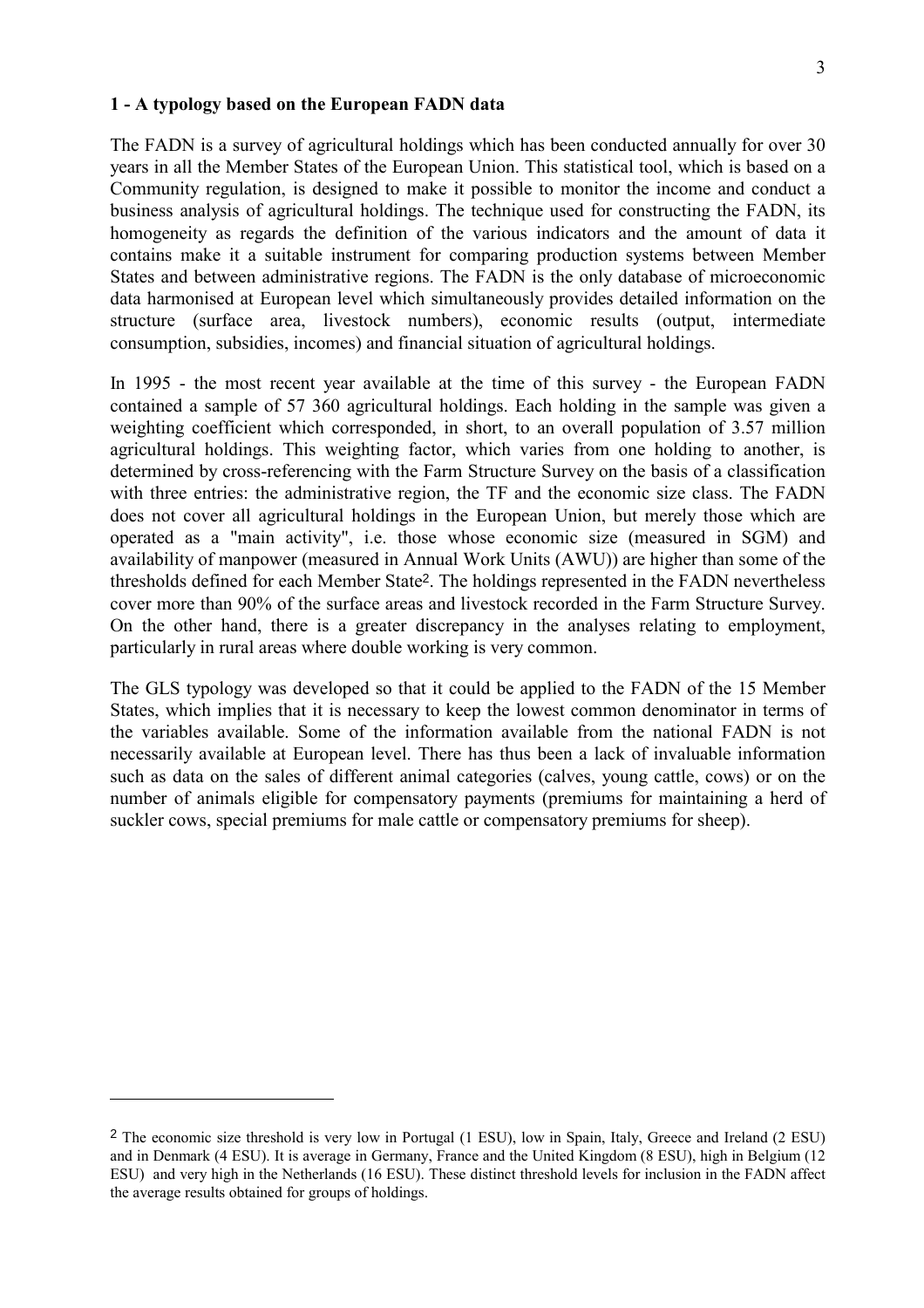#### 2 - Breakdown of grazing livestock holdings into four production types

Of the 3.5 million agricultural holdings operated as a main activity which are covered by the European FADN, this study concerns grazing livestock holdings only, i.e. holdings with more than one Grazing Livestock Unit (GLU)<sup>3</sup>. The threshold is set at such a low level in order to ensure that the typology covers almost all livestock, forage areas and direct aid for livestock breeding. If this threshold had been higher, it would have excluded from the scope of the analysis some of the stock of small ruminants (sheep, goats) which have a very low LU coefficient and are to be found in quite considerable numbers in Member States where the economic size of holdings is often limited.

55% of grazing livestock holdings in Europe (1.6 million units) are concentrated in only four countries (France, Germany, Italy and Portugal). They represent 45% of the total number of agricultural holdings in Europe - a proportion which varies widely from one country to another (Table 1). They account for over three-quarters of holdings in the United Kingdom and Ireland and almost half of all holdings in Denmark, the Netherlands, Sweden and Portugal. In the countries in the south of the European Union (Spain, Greece and Italy), diversification into Mediterranean agricultural production (fruit and vegetables, olive oil, etc.) means that there are proportionally fewer grazing livestock holdings in these countries.

|                |                          | <b>FADN</b> sample                     |                                 | <b>FADN</b> universe                   |
|----------------|--------------------------|----------------------------------------|---------------------------------|----------------------------------------|
|                | Agricultural<br>holdings | of which grazing<br>livestock holdings | <b>Agricultural</b><br>holdings | of which grazing<br>livestock holdings |
| Germany        | 5 5 0 0                  | 3 8 0 0                                | 308 300                         | 225 900                                |
| Austria        | 2 2 0 0                  | 1 5 3 0                                | 88 900                          | 60 800                                 |
| Belgium        | 1 200                    | 840                                    | 45 900                          | 33 600                                 |
| Denmark        | 2 3 0 0                  | 1 0 4 0                                | 58 100                          | 29 800                                 |
| Spain          | 6 2 7 0                  | 2 2 3 0                                | 501 600                         | 126 600                                |
| Finland        | 1 0 3 0                  | 650                                    | 46 000                          | 31 200                                 |
| France         | 7 5 3 0                  | 4 3 7 0                                | 429 600                         | 268 300                                |
| Greece         | 5 2 6 0                  | 1 3 7 0                                | 499 800                         | 109 700                                |
| Ireland        | 1 1 8 0                  | 1 1 5 0                                | 129 600                         | 128 100                                |
| Italy          | 15 880                   | 7 2 4 0                                | 870 300                         | 226 600                                |
| Luxembourg     | 280                      | 270                                    | 1780                            | 1 500                                  |
| Netherlands    | 1 5 4 0                  | 660                                    | 87 800                          | 50 600                                 |
| Portugal       | 3 2 9 0                  | 1850                                   | 341 600                         | 179 400                                |
| United Kingdom | 3 3 4 0                  | 2660                                   | 130 000                         | 105 500                                |
| Sweden         | 580                      | 400                                    | 35 900                          | 24 000                                 |
| $EU - 15$      | 57 360                   | 30 070                                 | 3 575 300                       | 1 601 500                              |

Table 1 Number of agricultural holdings in the 1995 FADN (sample and universe)

Source: FADN EU 1995, DGVI-A3 / INRA-LERECO Nantes

 $\overline{a}$ 

<sup>3</sup> To allow comparisons to be made between animal categories an LU coefficient is applied as follows: dairy cow (1 LU); male cattle over two years old (1); other cows (0.8); heifers over two years old (0.8); male and female cattle between one and two years old  $(0.6)$ ; equidae  $(0.6)$ ; male and female cattle under one year old  $(0.4)$ ; store calves  $(0.4)$ ; ewes  $(0.13)$ ; goats  $(0.13)$ ; other ovine animals  $(0.08)$ .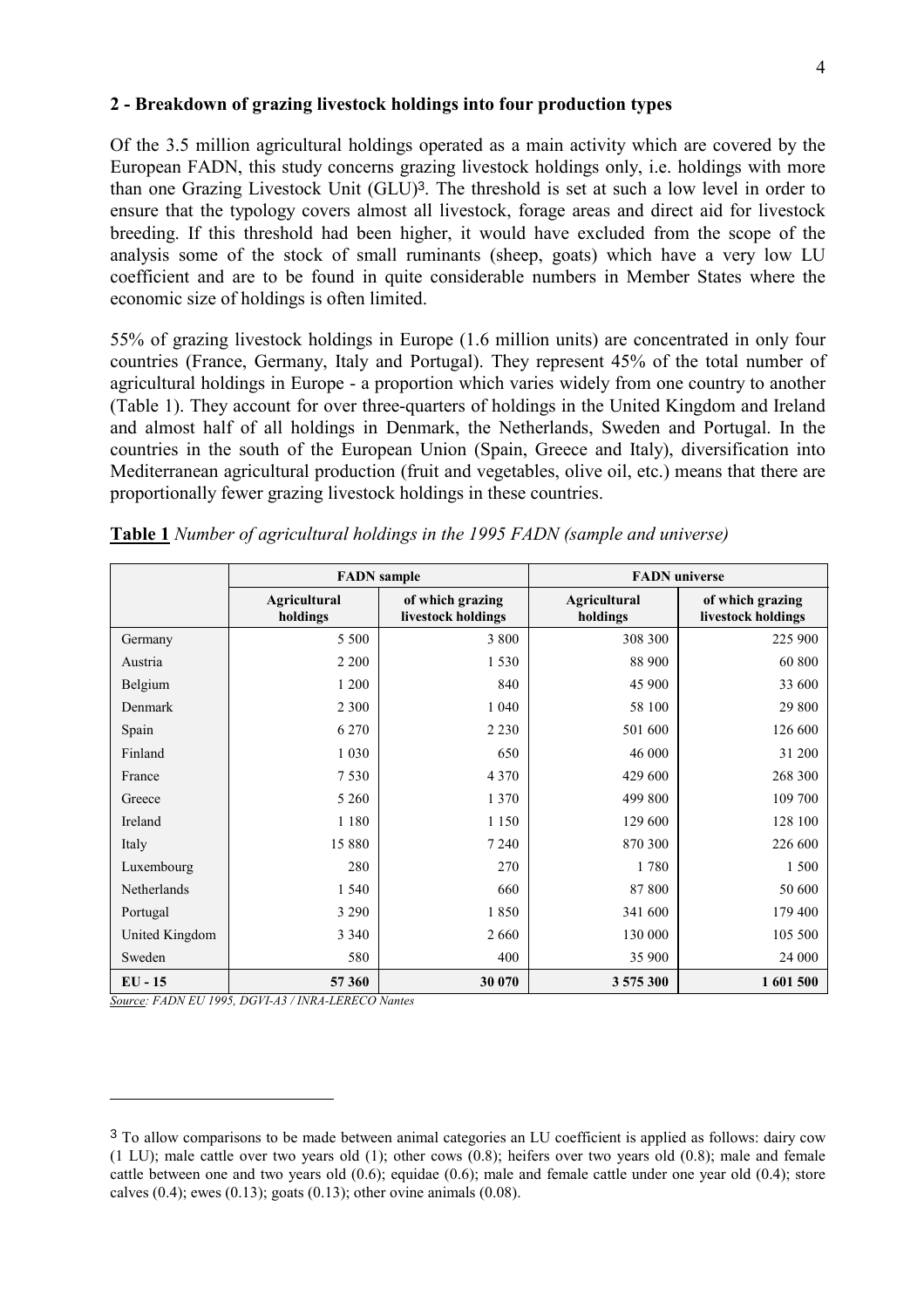At European level, grazing livestock holdings are a significant source of employment (48% of agricultural labour units) and occupy a sizeable proportion of the land (65% of the utilised agricultural area). As holdings of this kind account not only for 48% of areas under cereal crops, oilseeds and pulses (COP) but also for total GLU stock, they receive a large share of direct aid to European agricultural holdings (62%). These holdings cover less than a third of the utilised agricultural area in Spain and Greece and over 85% of the UAA in the United Kingdom, Belgium, Luxembourg and Ireland (Table 2).

|                | Agricultural | Agricultural | Utilised     | COP area | GLU  | Direct aid |
|----------------|--------------|--------------|--------------|----------|------|------------|
|                | holdings     | labour unit  | agricultural |          |      |            |
|                |              |              | area         |          |      |            |
| Germany        | 73%          | 73%          | 77%          | 66%      | 100% | 76%        |
| Austria        | 68%          | 70%          | 64%          | 40%      | 100% | 61%        |
| Belgium        | 73%          | 68%          | 87%          | 75%      | 100% | 91%        |
| Denmark        | 51%          | 51%          | 53%          | 42%      | 100% | 49%        |
| Spain          | 25%          | 29%          | 33%          | 20%      | 100% | 29%        |
| Finland        | 68%          | 76%          | 58%          | 36%      | 100% | 65%        |
| France         | 62%          | 57%          | 68%          | 47%      | 100% | 62%        |
| Greece         | 22%          | 23%          | 25%          | 32%      | 100% | 33%        |
| Ireland        | 99%          | 99%          | 99%          | 81%      | 100% | 97%        |
| Italy          | 26%          | 34%          | 47%          | 32%      | 100% | 35%        |
| Luxembourg     | 86%          | 83%          | 99%          | 99%      | 100% | 99%        |
| Netherlands    | 58%          | 41%          | 71%          | 32%      | 100% | 71%        |
| Portugal       | 53%          | 58%          | 70%          | 69%      | 100% | 76%        |
| United Kingdom | 81%          | 72%          | 85%          | 60%      | 100% | 77%        |
| Sweden         | 68%          | 74%          | 62%          | 48%      | 100% | 65%        |
| $EU - 15$      | 45%          | 48%          | 65%          | 47%      | 100% | 62%        |

Table 2 Role played by grazing livestock holdings in the agricultural sector of each Member State

Source : FADN EU 1995, DGVI-A3 / INRA-LERECO Nantes

Using three successive divisions, the GLS typology divides grazing livestock holdings into four types of production, then into nine livestock systems and, finally, into 18 technical systems. The typology uses a dichotomous format, with holdings being grouped according to indicators and thresholds. Unlike typologies constructed using poles of aggregation or principal components analysis, the GLS typology has the main advantage of grouping all the holdings in one typological category without creating a residual group. This has the inherent drawback of creating threshold effects which are reflected in the sometimes considerable diversity within a given group. The construction of the GLS typology has been an exercise in trying to strike a balance between ensuring that a sharp distinction is drawn between the various technical systems used in livestock rearing and the need to retain a sufficient number of individuals in the typological categories so that these remain representative and are statistically valid.

As a first step, grazing livestock holdings are divided into four production types (Dairy cattle, Beef cattle, Sheep and goats, Small grazing livestock holdings) according to the size and composition of their grazing livestock (Box 1). The indicators relating to the stock in the different animal categories are shown throughout the GLS typology as LU and not as average numbers. The chronological order of the division is relevant to the way in which the range of livestock systems are presented. By first identifying holdings of the Dairy cattle type, the method adopted makes it possible to group all European dairy production in one typological category. This is not the case for sheep production, which is split between the different types. As holdings of the *Sheep and goats* type are determined as a last step, this type only covers specialised livestock breeding, as mixed systems are identified in the two preceding types.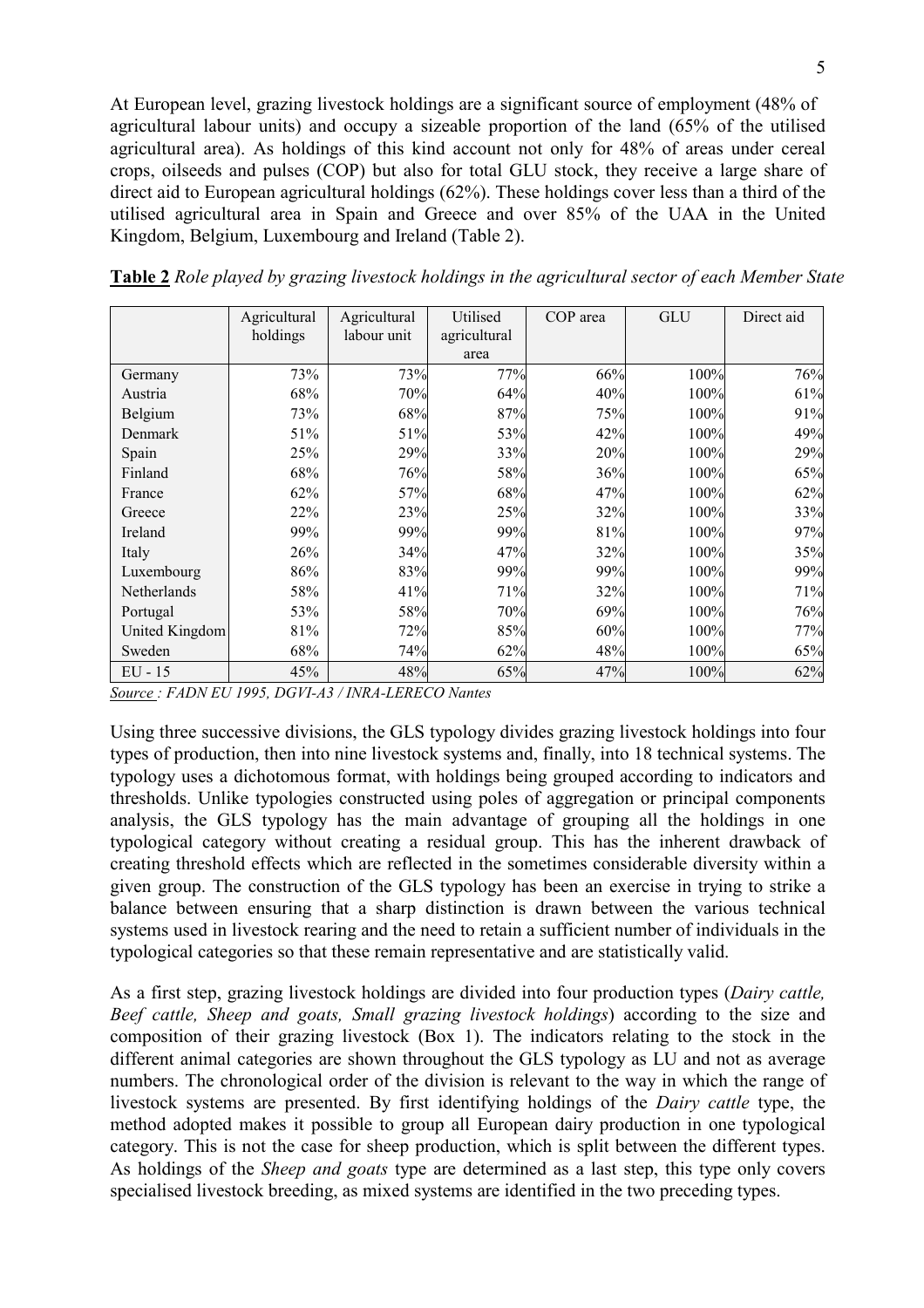| <b>Types of production</b>       | <b>Typological indicators</b>                                |
|----------------------------------|--------------------------------------------------------------|
| Dairy cattle                     | $GLU \ge 5$ and Dairy cows $LU \ge 3$                        |
| Beef cattle                      | $GLU \ge 5$ and Dairy cows $LU < 3$ and Cattle $LU \ge 3$    |
| Sheep and goats                  | $GLU \ge 5$ and Cattle LU < 3 and Sheep and goats LU $\ge 3$ |
| Small grazing livestock holdings | $1 <$ GLU $<$ 5                                              |

At European level, 46% of grazing livestock holdings are classified as Dairy cattle holdings, 26% as Beef cattle holdings, 12% as Sheep and goats holdings and 16% as Small livestock holdings (Table 3). Dairy cattle holdings predominate in the countries of northern Europe. They account for over three quarters of grazing livestock holdings in Germany, Austria, Finland, Luxembourg, the Netherlands and Sweden. On the other hand, they are proportionately less common in southern Europe (Spain, Italy, Portugal and Greece), where sheep and goat breeding is particularly common, as these countries still have large numbers of small grazing livestock holdings. The *Beef cattle* holdings account for one in two grazing livestock holdings in the United Kingdom and Ireland and approximately one in three holdings in France, Belgium and Denmark. In the other countries, particularly of Scandinavia, this type of holding plays an insignificant role in the national supply of red meat. Holdings of the Sheep and goats type are the main type of agricultural holding in Greece (51%) and are very common in Spain (36%). There are fewer specialised holdings in the United Kingdom and Ireland because sheep are often reared on holdings combining cattle farming with sheep farming. Less specialised holdings of the type Small grazing livestock holdings are mainly found in Portugal (Institut de l'Élevage (Livestock Institute), 1997), Italy and Greece, where the economic size thresholds for entry to the FADN are fixed at a very low level (between 1 and 4 ESU).

|                  | Dairy cattle | <b>Beef</b> cattle | Sheep and goats | <b>Small grazing</b><br>livestock holdings | <b>Total</b> |
|------------------|--------------|--------------------|-----------------|--------------------------------------------|--------------|
| Germany          | 76.2%        | 20.1%              | 0.5%            | 3.2%                                       | 100.0%       |
| Austria          | 83.5%        | 10.0%              | 1.3%            | 5.3%                                       | 100.0%       |
| Belgium          | 63.0%        | 34.0%              | $0.3\%$         | 2.7%                                       | 100.0%       |
| Denmark          | 54.7%        | 30.7%              | $0.9\%$         | 13.8                                       | 100.0%       |
| Spain            | 43.4%        | 19.5%              | 35.6%           | 1.5%                                       | 100.0%       |
| Finland          | 87.0%        | 8.7%               | $1.1\%$         | 3.2%                                       | 100.0%       |
| France           | 53.0%        | 37.2%              | 6.5%            | 3.3%                                       | 100.0%       |
| Greece           | $12.4\%$     | 5.7%               | 51.6%           | 30.3%                                      | 100.0%       |
| Ireland          | 34.4%        | 58.1%              | $6.7\%$         | 0.9%                                       | 100.0%       |
| Italy            | 37.4%        | 21.9%              | 12.0%           | 28.7%                                      | 100.0%       |
| Luxembourg       | 85.0%        | 14.9%              | $0.0\%$         | 0.1%                                       | 100.0%       |
| Netherlands      | 73.3%        | 18.4%              | $4.0\%$         | 4.3%                                       | 100.0%       |
| Portugal         | $9.2\%$      | 11.7%              | 8.0%            | 71.1%                                      | 100.0%       |
| United Kingdom   | 34.0%        | 55.9%              | 8.7%            | 1.4%                                       | 100.0%       |
| Sweden           | 79.9%        | 10.8%              | $0.0\%$         | 9.3%                                       | 100.0%       |
| $EU - 15(%)$     | 46.0%        | 26.3%              | 11.4%           | 16.2%                                      | 100.0%       |
| $EU-15$ (number) | 736 800      | 421 600            | 182 900         | 260 200                                    | 1 601 500    |

| Table 3 Breakdown of grazing livestock holdings into four production types |  |  |  |  |
|----------------------------------------------------------------------------|--|--|--|--|
|                                                                            |  |  |  |  |

Source: FADN EU 1995, DGVI-A3 / INRA-LERECO Nantes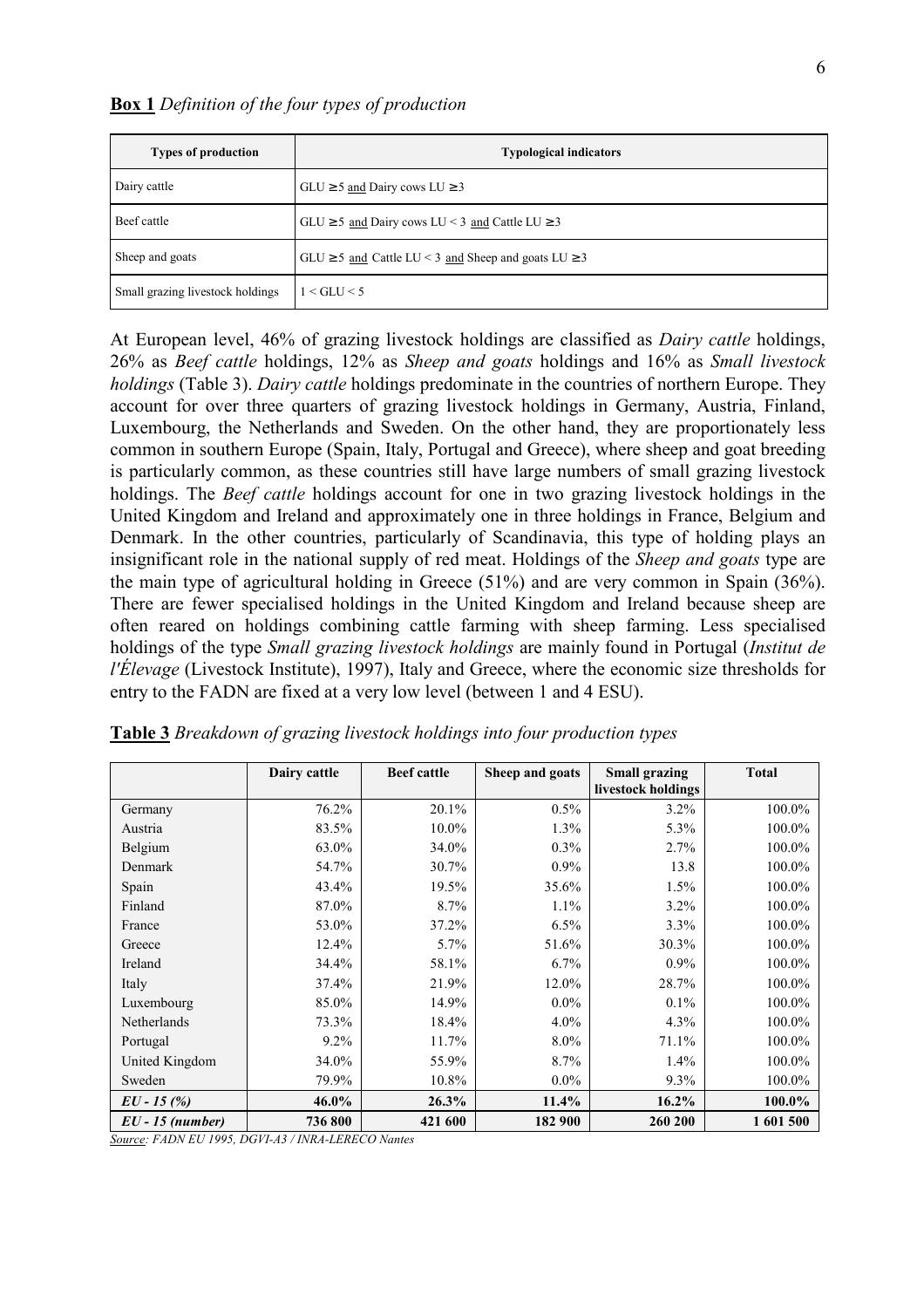As a result of seeking to take account of all European holdings involved in the breeding of grazing livestock, the holdings selected are often not very specialised. Thus the gross output of livestock rearing (milk, dairy products, beef/veal, mutton/lamb and goatmeat) accounts for less than a third of total gross output in almost 20% of grazing livestock holdings (4% of Dairy cattle holdings, 28% of Beef cattle holdings, 14% of Sheep and goats holdings and 64% of Small grazing livestock holdings). The four types of production identified in the GLS typology cover the entire livestock population (cattle, dairy cows, suckler cows, sheep and goats) and forage areas whereas the four TF specialising in grazing livestock (TF 41 Specialised dairy cattle, TF 42 Cattle, breeding and beef, TF 43 Dairy cattle, breeding and beef, TF 44 Sheep, goats and other grazing livestock) only cover 80% of milk production, 75% of the livestock population of sheep and goats, 70% of beef and veal production and 70% of forage areas.

|                                                     |               | <b>Types de production (GLS)</b> |             | <b>Total</b> |                    |       |
|-----------------------------------------------------|---------------|----------------------------------|-------------|--------------|--------------------|-------|
| Type of farm (TF)                                   |               | Dairy                            | <b>Beef</b> | <b>Sheep</b> | Small-<br>holdings |       |
| <b>Title</b>                                        | $\bf No$      | cattle                           | cattle      | goats        |                    |       |
| TF Grazing livestock                                | $41+42+43+44$ | 76%                              | 54%         | 61%          | 3%                 | 57%   |
| - of which "Dairy cattle"                           | 41            | 66%                              | $0\%$       | $0\%$        | $1\%$              | 30%   |
| - of which "Beef cattle"                            | 42            | $0\%$                            | 38%         | $0\%$        | $0\%$              | 10%   |
| - of which "Dairy cattle, breeding and fattening"   | 43            | 9%                               | $0\%$       | $0\%$        | $0\%$              | $5\%$ |
| - of which "Sheep, goats and other grazing livest." | 44            | $1\%$                            | 16%         | 61%          | $2\%$              | 12%   |
| TF "Crops and livestock breeding"                   | $71+72+81+82$ | 20%                              | 23%         | 25%          | 32%                | 23%   |
| TF "Field crops"                                    | $11+12$       | 2%                               | 15%         | 6%           | 22%                | 9%    |
| TF other                                            | ---           | 2%                               | 8%          | 8%           | 43%                | 11%   |
| Total                                               |               | 100%                             | 100%        | 100%         | 100%               | 100%  |

Table 4 Breakdown of holdings for each type of production (GLS) into TF groups (%)

Source: FADN EU 1995, DGVI-A3 / INRA-LERECO Nantes

The combination of the GLS and the TF typologies shows that more than four in ten holdings engaging in a grazing livestock activity are spread among non-grazing livestock TF. Hence, an analysis on the basis of specialist TF only relates, at European level, to 76% of milk producers, 54% of farmers of the Beef cattle type and 61% of farmers of the Sheep and goats type (Table 4).

#### 3 - Division into nine livestock systems and 18 technical systems

Holdings of the first three production types are divided into nine livestock systems determined according to the different types of animal present on the holding (Box 2). Four livestock systems are identified for the *Dairy cattle* type, three for the *Beef cattle* type and two for the Sheep and goats type. For holdings of the latter type, the livestock systems are defined in terms of the relative share of dairy and beef production in the total production of the holding (Ashworth S., 1998).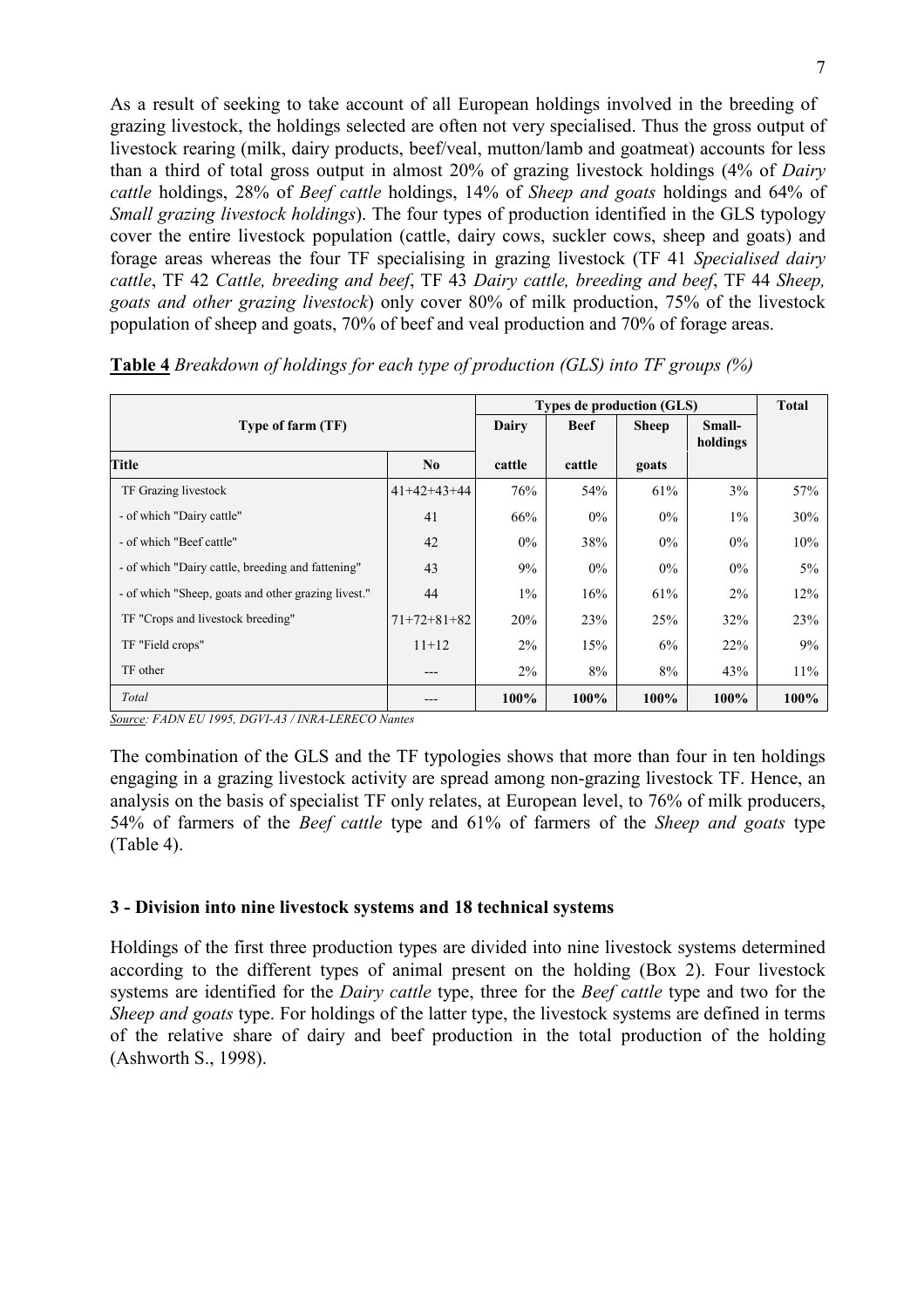|  | <b>Box 2</b> Definition of the nine livestock systems |  |  |  |
|--|-------------------------------------------------------|--|--|--|
|  |                                                       |  |  |  |

| <b>Types of production</b>          | <b>Livestock systems</b> | <b>Typological indicators</b>                                                          |
|-------------------------------------|--------------------------|----------------------------------------------------------------------------------------|
| Dairy cattle (DC)                   | DC - Specialised         | Sheep and goats LU / GLU $< 0.2$                                                       |
|                                     |                          | and Suckler cows LU / Cows LU (dairy + suckler) $< 0.1$                                |
|                                     |                          | and Male cattle over one year old LU/ Dairy cows $LU < 0.25$                           |
|                                     |                          | and (Cattle under one year old LU + Store calves LU) / Dairy cows LU < $0.35$          |
|                                     | DC - Beef cattle         | Sheep and goats LU / GLU $< 0.2$                                                       |
|                                     |                          | and Suckler cows LU / Cows LU (dairy + suckler) $< 0.1$                                |
|                                     | DC - Suckler cows        | Sheep and goats LU / GLU $< 0.2$                                                       |
|                                     |                          | and Suckler cows LU/Cows LU (dairy + suckler) $> = 0.1$                                |
|                                     | DC - Sheep, goats        | Sheep and goats LU / GLU $\geq 0.2$                                                    |
| Beef cattle (BC)                    | <b>BC</b> - Fattener     | Sheep and goats LU / $GLU < 0.2$                                                       |
|                                     |                          | and Suckler cows $LU < 3$                                                              |
|                                     | BC - Suckler             | Sheep and goats LU / GLU $< 0.2$                                                       |
|                                     |                          | and Suckler cows $LU \geq 3$                                                           |
|                                     | BC - Sheep, goats        | Sheep and goats LU / GLU $\geq 0.2$                                                    |
| Sheep and goats (SG)                | SG - Mainly milk         | Gross milk output and other dairy products (ewe, female goat) $\geq$ Gross meat output |
|                                     | SG - Mainly meat         | Gross milk output and other dairy products (ewe, female goat) $\le$ Gross meat output  |
| Small grazing livestock<br>holdings |                          |                                                                                        |

The holdings listed in the nine livestock systems can be further subdivided into 18 technical systems (Box 3): three in the *Dairy cattle - Beef cattle* livestock system, two in the *Dairy cattle* - Suckler cows system, two in the Dairy cattle - Sheep, goats system, four in the Beef cattle -Fattener system, three in the Beef cattle - Suckler system, two in the Beef cattle - Sheep, goats system and two in the Sheep and goats - Mainly milk system.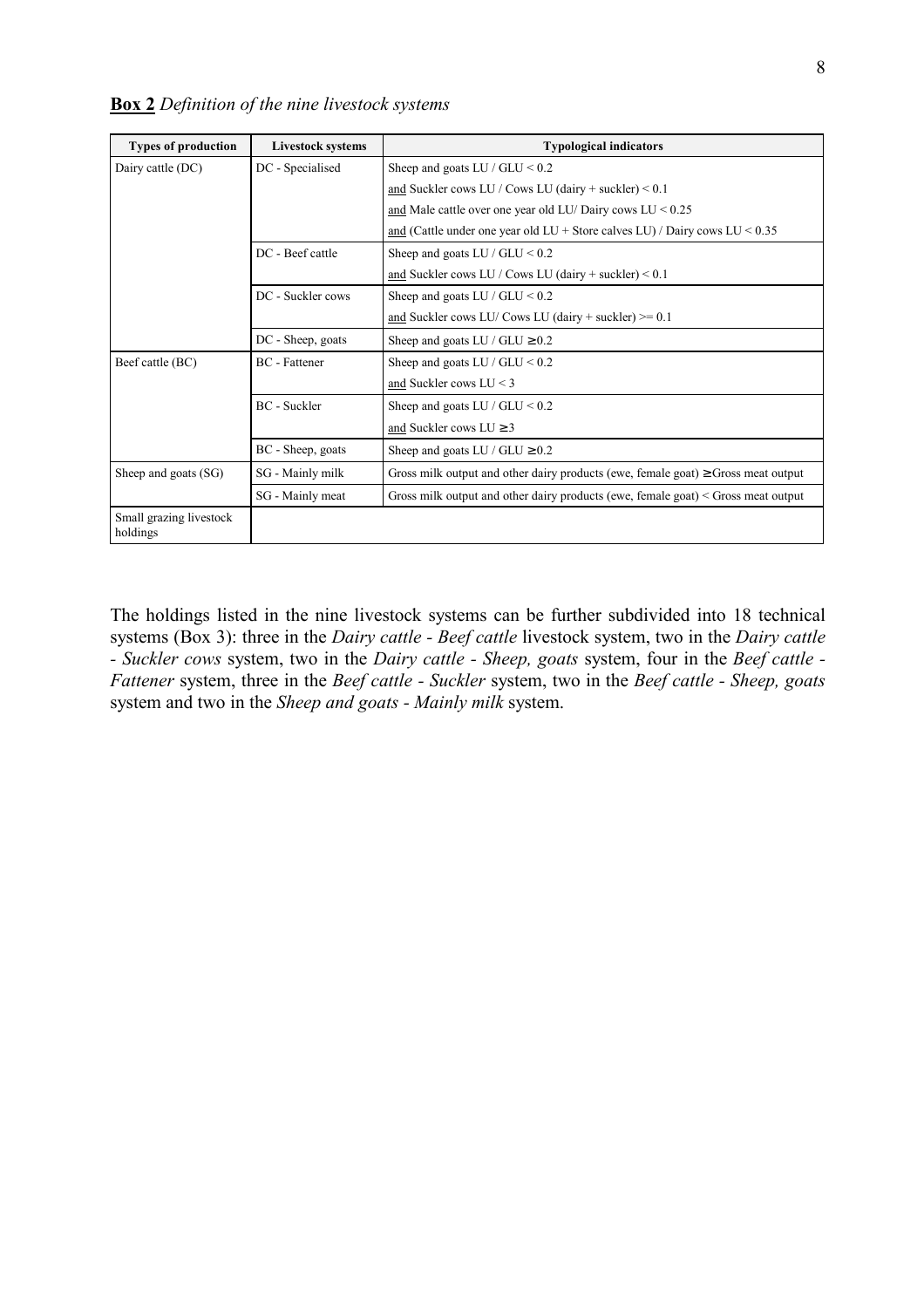| <b>Livestock system</b> | <b>Technical systems</b> | <b>Typological indicators</b>                                                                |
|-------------------------|--------------------------|----------------------------------------------------------------------------------------------|
| DC - Specialised        |                          |                                                                                              |
| DC - Beef cattle        | Calves                   | Male cattle over one year old LU / Dairy cows LU $< 0.25$                                    |
|                         |                          | and (Cattle under one year old LU + Store calves LU) / Dairy cows LU $\geq 0.35$             |
|                         | Young cattle             | Male cattle over one year old LU / Dairy cows LU $\geq 0.25$                                 |
|                         |                          | and Male cattle between 1 and 2 years old $LU \geq$ Male cattle over two years old LU        |
|                         | <b>Bullocks</b>          | Male cattle over one year old LU / Dairy cattle LU $\geq 0.25$                               |
|                         |                          | and Male cattle between one and two years old $LU <$ Male cattle over two years old<br>LU    |
| DC - Suckler cows       | <b>Breeder</b>           | Male cattle over one year old LU / Cows LU (suckler + dairy) < 0.1                           |
|                         | <b>Breeder-Fattener</b>  | Male cattle over one year old LU / Cows LU (suckler + dairy) $\geq 0.1$                      |
| DC - Sheep, goats       | Mainly milk              | Gross milk output and other dairy products (ewe, female goat) $\geq$ Gross meat output       |
|                         | Mainly meat              | Gross milk output and other dairy products (ewe, female goat) $\leq$ Gross meat output       |
| DC - Fattener           | Calves                   | Cattle LU / (Suckler cows LU + 1) $\geq 8$                                                   |
|                         |                          | and Store calves LU / Cattle LU $\geq 0.2$                                                   |
|                         |                          | and Male cattle between one and two years old LU / Cattle LU < $0.4$                         |
|                         | Young cattle             | Cattle LU / (Suckler cows LU + 1) $\geq 8$                                                   |
|                         |                          | and Store calves $LU < 5$                                                                    |
|                         |                          | and Male cattle between one and two years old LU / Cattle LU $\geq 0.4$                      |
|                         | <b>Bullocks</b>          | Cattle LU / (Suckler cows LU + 1) $\geq 8$                                                   |
|                         |                          | and Store calves $LU < 5$                                                                    |
|                         |                          | and Male cattle between one and two years old LU / Cattle LU $< 0.4$                         |
|                         |                          | and Male cattle over two years old LU / Cattle LU $\geq$ 0.4                                 |
|                         | Diversified              | Other livestock holdings "BC - Fattener"                                                     |
| BC - Suckler            | <b>Breeder</b>           | Male cattle over one year old LU / Suckler cows LU $< 0.25$                                  |
|                         | Breeder-fattener         | Male cattle over one year old LU / Suckler cows LU $\geq 0.25$                               |
|                         | of young cattle          | and Male cattle between one and two years old $LU \geq$ Male cattle over two years old<br>LU |
|                         | Breeder-fattener         | Male cattle over one year old LU / Suckler cows LU $\geq 0.25$                               |
|                         | of bullocks              | and Male cattle between one and two years old $LU <$ Male cattle over two years old<br>LU    |
| BC - Sheep, goats       | Mainly milk              | Gross milk output and other dairy products (ewe, female goat) $\geq$ Gross meat output       |
|                         | Mainly meat              | Gross milk output and other dairy products (ewe, female goat) < Gross meat output            |
| SG - Mainly milk        | Mainly sheep             | Gross output of ewes' milk products $\geq$ Gross output of goat milk products                |
|                         | Mainly goats             | Gross output of ewes' milk products $\leq$ Gross output of goat milk products                |
| SG - Mainly meat        |                          |                                                                                              |

### **Box 3** Definition of 18 technical systems

The technical systems are defined according to the types of animal present on the holding (store calves, cattle under one year old, male cattle between one and two years old, male cattle over two years old, etc.) and the composition of gross output. The titles of the technical systems should be regarded with caution because the indicators used are not always very precise from a technical point of view. In addition to threshold effects, the main problem is that data is provided on the number of animals in a given category present on the holding for the calendar year whereas it is sometimes necessary for practical reasons to think in terms of marketed animals and a different time scale (e.g. as data are not provided on sales of grass-fed calves, the distinction made with regard to the Beef cattle - Suckler livestock system between breeders and breeder-fatteners means that certain assumptions are made).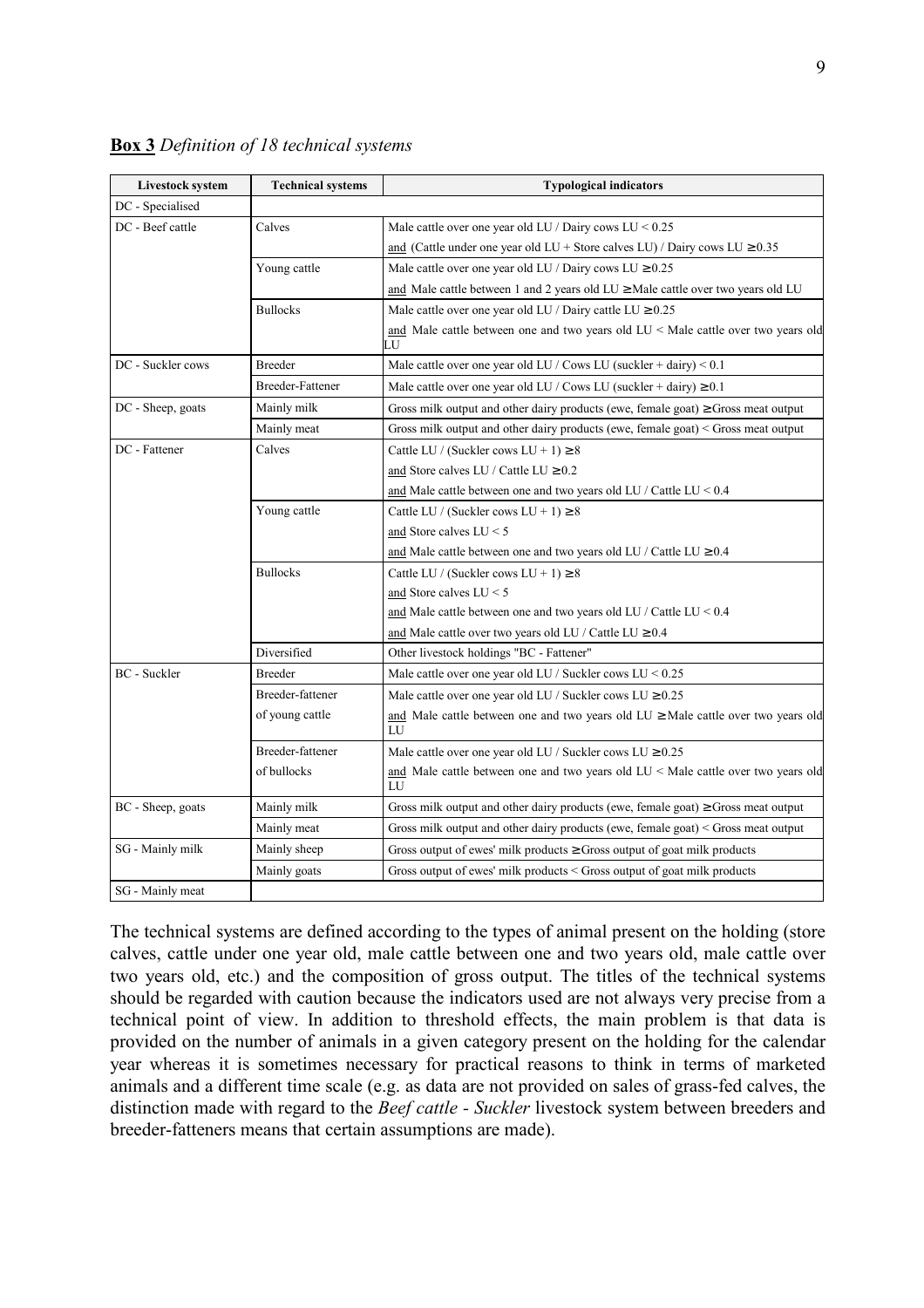In order to show the overall structure of the GLS typology, European grazing livestock holdings have been broken down into the various typological categories for each Member State (Annex 1). This analysis shows that some farming systems are clearly more common than others and thus allow for a comparative analysis to be conducted between the Member States. In order to discuss the relevance of the indicators and thresholds used in the typology, the average number of livestock (per head) for each holding in each of the typological categories is shown for several categories of animal (Table 5).

|                                         | Dairy cows     | <b>Suckler</b>          | Male cattle | Male cattle    | <b>Store</b>     | <b>Ewes</b>         | Female |
|-----------------------------------------|----------------|-------------------------|-------------|----------------|------------------|---------------------|--------|
|                                         |                | cows                    | $1-2$ yrs   | $+2$ yrs       | calves           |                     | goats  |
| Dairy cattle                            | 30             | $\overline{\mathbf{c}}$ |             |                |                  | 6                   | 0      |
| Dairy cattle - Specialised              | 32             | 0                       |             | 0              |                  | 2                   |        |
| Dairy cattle - Beef cattle              | 27             | 0                       | 11          |                |                  | $\overline{c}$      |        |
| - Calves                                | 25             | 0                       | 4           | 0              |                  | $\overline{c}$      |        |
| - Young cattle                          | 29             | 0                       | 19          | 2              | $\theta$         | 3                   |        |
| - Bullocks                              | 32             | 0                       | 11          | 12             | $\theta$         | 4                   |        |
| Dairy cattle - Suckler cows             | 22             | 13                      |             | 2              |                  | 3                   |        |
| - Breeder                               | 21             | 12                      |             |                |                  | $\overline{c}$      | 0      |
| - Breeder-Fattener                      | 23             | 14                      | 12          |                | 0                | 4                   | $_{0}$ |
| Dairy cattle - Sheep, goats             | 26             | 3                       |             |                | $\theta$         | 169                 | 10     |
| - Mainly dairy                          | 12             | 2                       |             | 0              |                  | 90                  | 28     |
| - Mainly meat                           | 31             | 3                       |             |                | $\boldsymbol{0}$ | 196                 |        |
| <b>Beef</b> cattle                      | $\bf{0}$       | 19                      | 8           | $\overline{c}$ | $\overline{c}$   | 48                  |        |
| Beef cattle - Fattener                  | 0              | 0                       | 17          | 4              | 4                | $\overline{c}$      | 0      |
| - Calves                                | 0              | 0                       | 3           | 0              | 60               | $\boldsymbol{0}$    |        |
| - Young cattle                          | 0              | 0                       | 42          |                | $\mathbf{0}$     | 3                   |        |
| - Bullocks                              | 0              | 0                       | 12          | 38             | $\theta$         | 10                  |        |
| - Diversified                           | 0              | 0                       | 6           |                | $\Omega$         |                     |        |
| Beef cattle - Suckler                   | $\theta$       | 26                      |             |                |                  | 5                   |        |
| - Breeder                               | 0              | 28                      |             |                |                  | 4                   | 0      |
| - BF of young cattle                    | 0              | 23                      | 15          |                |                  | 8                   | 0      |
| - BF of bullocks                        | 0              | 18                      | 8           | 9              | $\Omega$         | 9                   | $_{0}$ |
| Beef cattle - Sheep, goats              | 0              | 21                      |             | 2              |                  | 218                 |        |
| - Mainly milk                           | $\theta$       | 14                      |             |                |                  | 155                 | 29     |
| - Mainly meat                           | $\overline{0}$ | 22                      | 8           | 3              |                  | 229                 |        |
| Sheep, goats                            | $\bf{0}$       | $\bf{0}$                | $\bf{0}$    | $\bf{0}$       | $\bf{0}$         | 170                 | 26     |
| Sheep, goats - milk                     | $\theta$       | 0                       |             | 0              | $\theta$         | 132                 | 36     |
| Sheep                                   | 0              |                         |             | 0              | $\boldsymbol{0}$ | 158                 |        |
| - Goats                                 | 0              |                         |             | 0              | $\mathbf{0}$     | 16                  | 161    |
| Sheep, goats - meat                     | $\overline{0}$ | 0                       | 0           | $\mathbf{0}$   | $\boldsymbol{0}$ | 211                 | 16     |
| <b>Small grazing livestock holdings</b> | 1              |                         |             | $\bf{0}$       | $\bf{0}$         | $\overline{\bf{4}}$ |        |
| Holdings with grazing livestock         | 14             | 6                       | 4           | 1              | $\mathbf{1}$     | 35                  |        |

Table 5 Average number of animals per holding: analysis according to the GLS typology

Source: FADN EU 1995, DGVI-A3 / INRA-LERECO Nantes

The GLS typology, which covers all grazing livestock and forage areas, involves three successive divisions. Depending on the problems investigated, anyone using this classification may choose to limit the scope of his analysis to one or more typological categories. He may also combine this typology with technical indicators (e.g. intensification of forage areas, the forage system), economic indicators (e.g. very specialised units, units which are highly reliant on direct aid) or political indicators (e.g. grazing livestock holdings eligible for an extensive complement, holdings which receive direct aid for fodder maize areas).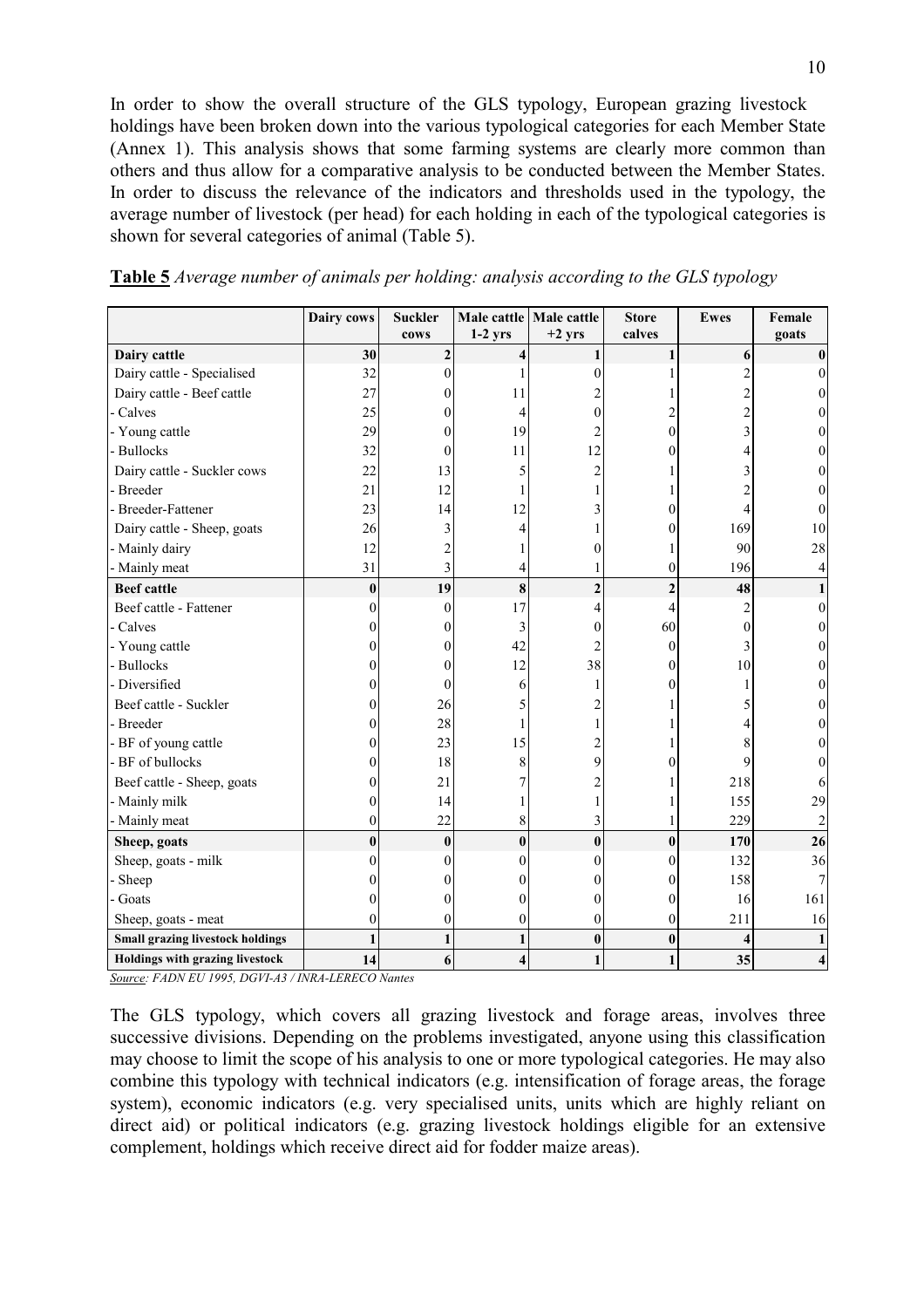#### **Conclusion**

This method for classifying European agricultural holdings (GLS typology) has been created using the data available in the Community FADN in response to the need for a tool which makes it possible to more effectively assess the diverse range of agricultural production systems and analyse the different effects of specific reforms of agricultural policy. In the GLS typology, grazing livestock holdings are broken down homogeneously at European level into four separate main types of production (Diary cattle, Beef cattle, Sheep and goats, Small grazing livestock holdings), nine livestock systems and 18 technical systems. This typology, which complements the types of farming typology (TF), makes it possible to conduct a comparative study at European level of the structures and economic results of holdings. Despite the limitations of the GLS typology, which are linked to the current imprecision of some FADN variables, it is particularly useful for analysing the different forms of milk production, beef/veal production (calves, young cattle, bullocks), and the production of sheep and goat meat. Depending on the research problems investigated, this method of division can be supplemented by combining some typological categories with other (technical, economic or financial) indicators.

The analysis of the main characteristics of European agricultural holdings broken down according to the GLS typology has highlighted the key role played by grazing livestock holdings in the occupation of the land, the significant role played by dairy holdings in cattle farming and the major share of direct aid in the income of holdings of the type *Beef cattle* and Sheep and goats. The approach which involves dealing with each Member State separately reflects the existence within the European Union of a wide diversity of holdings in terms of economic size, the level of specialisation and the degree of intensification. In view of the extremely varied nature of agricultural holdings, the instruments used for regulating the CAP (historical references to rights to subsidies fixed for each Member State, quotas for milk production) make it possible, in the grazing livestock sector, to ensure a territorial distribution of supply and hence to limit the concentration of the means of production in the most competitive holdings and regions with regard to production costs.

At a time of rapid adjustment of the European agricultural sector to the requirements of the market and European public (changes in types of support accentuated by the reform of Agenda 2000; the need to adjust the relationship between supply and demand; the increasing relevance of new issues relating to the environment, food safety and animal welfare), experts and decision-makers must have instruments which can help them to choose which agricultural policies to adopt. Very simply, the GLS typology seeks, alongside other numerous tools and models, to move in this direction.

#### Further reading

Colson F., Chatellier V., Fuentes M., 1999. Typologie des systèmes d'élevage herbivore dans l'Union européenne. Contrat INRA-LERECO / Commission européenne (DGVI-A3), May, Final report (73 p.) + Annex 1 (95 p.) et 2 (141 p.), Summary (14 p.).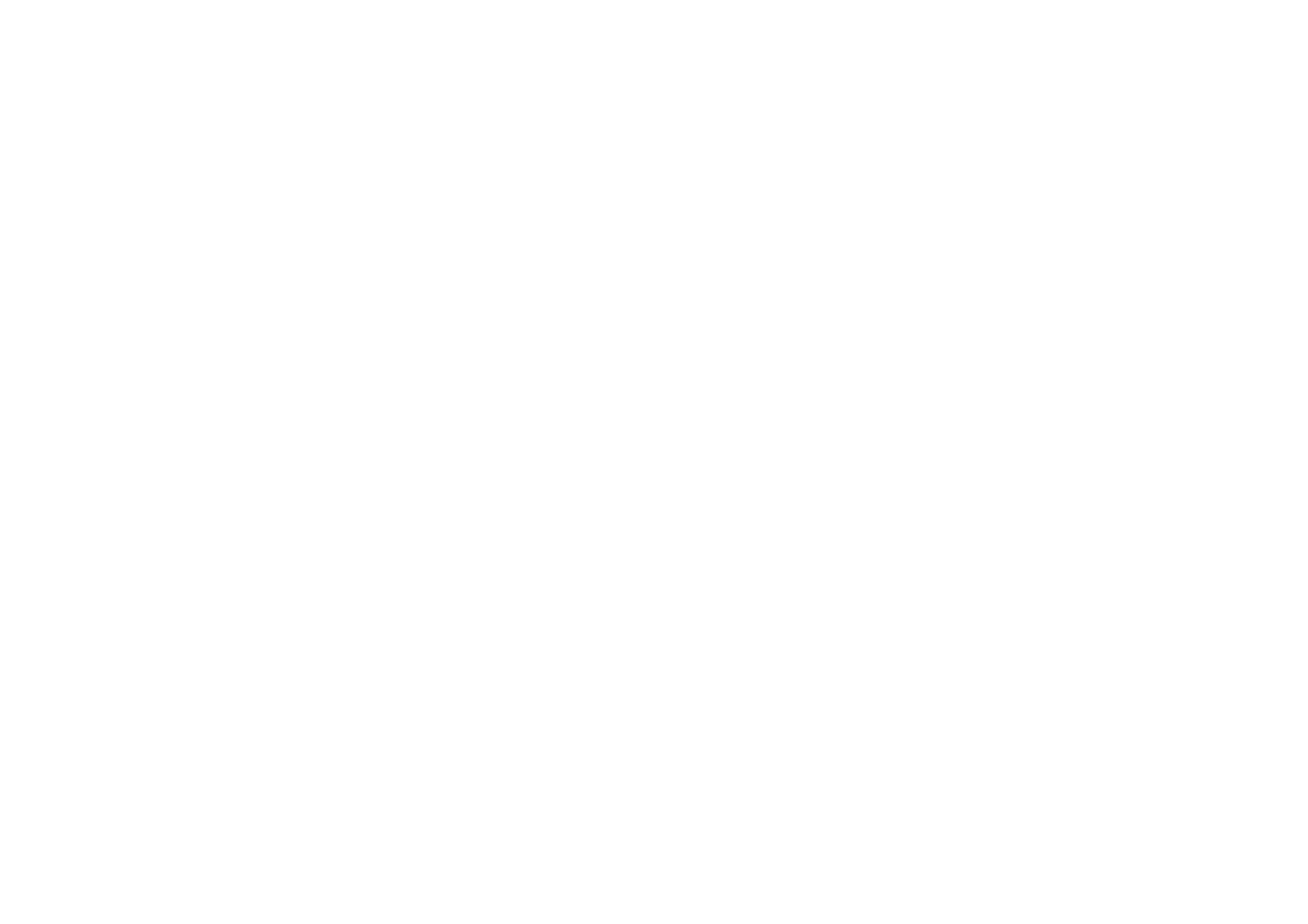Annex 1 Breakdown of agricultural holdings in the 15 EU Member States by grazing livestock systems typology (FADN universe 1995)

|                                         | <b>DEU</b> | <b>OST</b> | <b>BEL</b>       | <b>DAN</b>     | <b>ESP</b>   | <b>SUO</b> | <b>FRA</b> | <b>ELL</b>       | <b>IRE</b>     | <b>ITA</b> | <b>LUX</b> | <b>NED</b>       | <b>POR</b> | <b>UKI</b> | <b>SVE</b>       | <b>UE-15</b> |
|-----------------------------------------|------------|------------|------------------|----------------|--------------|------------|------------|------------------|----------------|------------|------------|------------------|------------|------------|------------------|--------------|
| Dairy cattle                            | 172 200    | 50 800     | 21 100           | 16 300         | 54 900       | 27 100     | 142 100    | 13 600           | 44 000         | 84 800     | 1 300      | 37 100           | 16 500     | 35 900     | 19 200           | 736 700      |
| Dairy cattle - Specialised              | 100 200    | 26 700     | 12 000           | 8 4 0 0        | 42 400       | 20 000     | 86 500     | 8 1 0 0          | 15 500         | 65 000     | 400        | 30 000           | 12 900     | 22 600     | 14 300           | 465 200      |
| Dairy cattle - Beef cattle              | 66 000     | 17 800     | 1 300            | 7 500          | 1800         | 6 700      | 22 000     | 3 400            | 15 500         | 10 000     | 300        | 2 500            | 1700       | 5 9 0 0    | 4 8 0 0          | 167 400      |
| Calves                                  | 35 500     | 9 700      | 700              | 7 3 0 0        | 1700         | 3 4 0 0    | 3 700      | 2 3 0 0          | 5 5 0 0        | 6 700      | 100        | 1 200            | 1 000      | 1700       | 4800             | 85 300       |
| Young cattle                            | 28 900     | 7 3 0 0    | 600              | 100            | 100          | 3 3 0 0    | 9 5 0 0    | 1 100            | 7600           | 2 9 0 0    | 200        | 1 300            | 400        | 3 000      | $\overline{0}$   | 66 500       |
| <b>Bullocks</b>                         | 1600       | 800        | $\overline{0}$   | 100            | $\Omega$     |            | 8 8 0 0    | $\overline{0}$   | 2 4 0 0        | 400        |            |                  | 300        | 1 200      | $\theta$         | 15 500       |
| Dairy cattle - Suckler cows             | 5 600      | 5 600      | 7 700            | 400            | 10 000       | 300        | 31 400     | 500              | 10 600         | 6700       | 600        | 3 700            | 1 300      | 2 5 0 0    | $\theta$         | 86 800       |
| <b>Breeder</b>                          | 2 3 0 0    | 3 000      | 4 200            | 300            | 9600         |            | 17 700     | 200              | 2 600          | 5 200      | 300        | 3 700            | 1 100      | 600        | $\overline{0}$   | 50 800       |
| <b>Breeder-Fattener</b>                 | 3 3 0 0    | 2 600      | 3 500            | 100            | 400          | 300        | 13 700     | 300              | 8 0 0 0        | 1500       | 300        | $\boldsymbol{0}$ | 200        | 1 900      | $\theta$         | 36 000       |
| Dairy cattle - Sheep, goats             | 300        | 700        | 100              | $\overline{0}$ | 700          | $\theta$   | 2 100      | 1600             | 2 4 0 0        | 3 100      |            | 900              | 600        | 4 800      | $\Omega$         | 17 400       |
| Mainly dairy                            |            |            | 100              | $\mathbf 0$    | $\Omega$     |            | 1 000      | 1 100            | 100            | 1900       |            |                  | 200        |            |                  | 4 4 0 0      |
| Mainly meat                             | 300        | 700        | $\theta$         | $\overline{0}$ | 700          |            | 1 200      | 500              | 2 3 0 0        | 1 200      |            | 900              | 300        | 4 800      | $\theta$         | 13 100       |
| <b>Beef</b> cattle                      | 45 400     | 6 100      | 11 400           | 9 100          | 24 700       | 2 700      | 99 900     | 6 300            | 74 400         | 49 600     | 200        | 9 3 0 0          | 20 900     | 59 000     | 2 600            | 421 600      |
| Beef cattle - Fattener                  | 29 600     | 3 700      | 1 300            | 1 700          | 1700         | 1800       | 7 3 0 0    | 600              | 14 100         | 12 500     |            | 3 9 0 0          | 10 500     | 8 9 0 0    | 2 3 0 0          | 99 900       |
| Calves                                  | 700        | 500        | $\boldsymbol{0}$ | 600            | 1 000        |            | 600        | $\overline{0}$   | $\overline{0}$ | 1 300      |            | 1 100            | 400        | 100        | 500              | 6 800        |
| Young cattle                            | 12 600     | 1 200      | 600              | $\overline{0}$ | $\mathbf{0}$ | 1 200      | 2 3 0 0    | 100              | 2 500          | 2 9 0 0    |            | 2 100            | 1 300      | 3 600      | $\boldsymbol{0}$ | 30 300       |
| <b>Bullocks</b>                         | 300        |            | $\overline{0}$   | $\overline{0}$ |              |            | 700        | $\overline{0}$   | 4 700          | 300        |            |                  | 200        | 1 000      | $\theta$         | 7 3 0 0      |
| Diversified                             | 15 900     | 2 000      | 700              | 1 000          | 800          | 600        | 3 800      | 500              | 7 000          | 8 0 0 0    |            | 800              | 8 600      | 4 200      | 1700             | 55 500       |
| Beef cattle - Suckler                   | 15 000     | 2 2 0 0    | 10 100           | 7 200          | 21 100       | 800        | 81 800     | 2 500            | 37 000         | 28 800     | 200        | 3 500            | 7800       | 17800      | 300              | 236 200      |
| <b>Breeder</b>                          | 7 3 0 0    | 1 500      | 6 3 0 0          | 5 9 0 0        | 20 400       | 300        | 61 500     | 2 4 0 0          | 17 000         | 20 900     | 100        | 3 500            | 5 700      | 8 700      | 300              | 161 800      |
| BF of young cattle                      | 7 100      | 700        | 3 500            | 900            | 400          | 500        | 15 300     | <b>100</b>       | 15 100         | 7 200      |            |                  | 600        | 7 500      | $\overline{0}$   | 58 800       |
| BF of bullocks                          | 600        |            | 400              | 500            | 200          |            | 5 100      | $\boldsymbol{0}$ | 4 9 0 0        | 700        |            | 100              | 1500       | 1600       | $\boldsymbol{0}$ | 15 600       |
| Beef cattle - Sheep goats               | 800        | 100        | 100              | 200            | 1 900        | 200        | 10 800     | 3 200            | 23 200         | 8 3 0 0    |            | 1800             | 2600       | 32 400     |                  | 85 600       |
| Mainly milk                             | 100        |            | $\boldsymbol{0}$ | $\overline{0}$ | 100          |            | 4 4 0 0    | 2 900            | 100            | 4 9 0 0    |            | $\Omega$         | 700        | 200        |                  | 13 400       |
| Mainly beef                             | 700        | 100        | 100              | 200            | 1800         | 200        | 6 4 0 0    | 300              | 23 100         | 3 3 0 0    |            | 1 800            | 2 000      | 32 200     | $\boldsymbol{0}$ | 72 200       |
| Sheep, goats                            | 1 100      | 800        | 100              | 300            | 45 100       | 300        | 17 300     | 56 600           | 8 600          | 27 100     |            | 2 000            | 14 400     | 9 200      | $\pmb{0}$        | 183 000      |
| Sheep, goats - Milk                     | 200        |            |                  | $\overline{0}$ | 15 000       |            | 6 600      | 47 100           | 400            | 21 500     |            |                  | 4 700      | 100        | $\theta$         | 95 500       |
| Sheep                                   | 200        |            |                  | $\mathbf 0$    | 11 600       |            | 2 4 0 0    | 38 500           | 400            | 20 500     |            |                  | 4 100      | 100        | $\Omega$         | 77 700       |
| Goats                                   |            |            |                  | $\sqrt{ }$     | 3 500        |            | 4 2 0 0    | 8 600            | $\overline{0}$ | 1 000      |            |                  | 600        |            |                  | 17 900       |
| Sheep, goats - Meat                     | 900        | 800        | 100              | 300            | 30 000       | 300        | 10 800     | 9 5 0 0          | 8 2 0 0        | 5 600      |            | 2 0 0 0          | 9 700      | 9 0 0 0    | $\Omega$         | 87 400       |
| <b>Small grazing livestock holdings</b> | 7 200      | 3 200      | 900              | 4 100          | 1900         | 1 000      | 9 0 0 0    | 33 300           | 1 100          | 65 100     |            | 2 2 0 0          | 127 600    | 1 400      | 2 2 0 0          | 260 200      |
| <b>Holdings with grazing livestock</b>  | 225 900    | 60 900     | 33 600           | 29 800         | 126 600      | 31 200     | 268 300    | 109 700          | 128 100        | 226 600    | 1500       | 50 600           | 179 400    | 105 500    | 24 000           | 601 600      |
| Holdings without grazing livestock      | 82 400     | 28 000     | 12 300           | 28 300         | 375 100      | 14 900     | 161 300    | 390 100          | 1600           | 643 700    | 200        | 37 200           | 162 200    | 24 500     | 11 900           | 1973700      |
| <b>Agricultural holdings</b>            | 308 300    | 88 900     | 45 900           | 58 100         | 501 600      | 46 000     | 429 600    | 499 800          | 129 700        | 870 300    | 1800       | 87 800           | 341 600    | 130 000    | 35 900           | 3 575 300    |

The typological categories underlined are not considered to be representative as they cover fewer than 15 individuals in the sample Source: FADN EU 1995, DGVI-A3 / INRA-LERECO Nantes